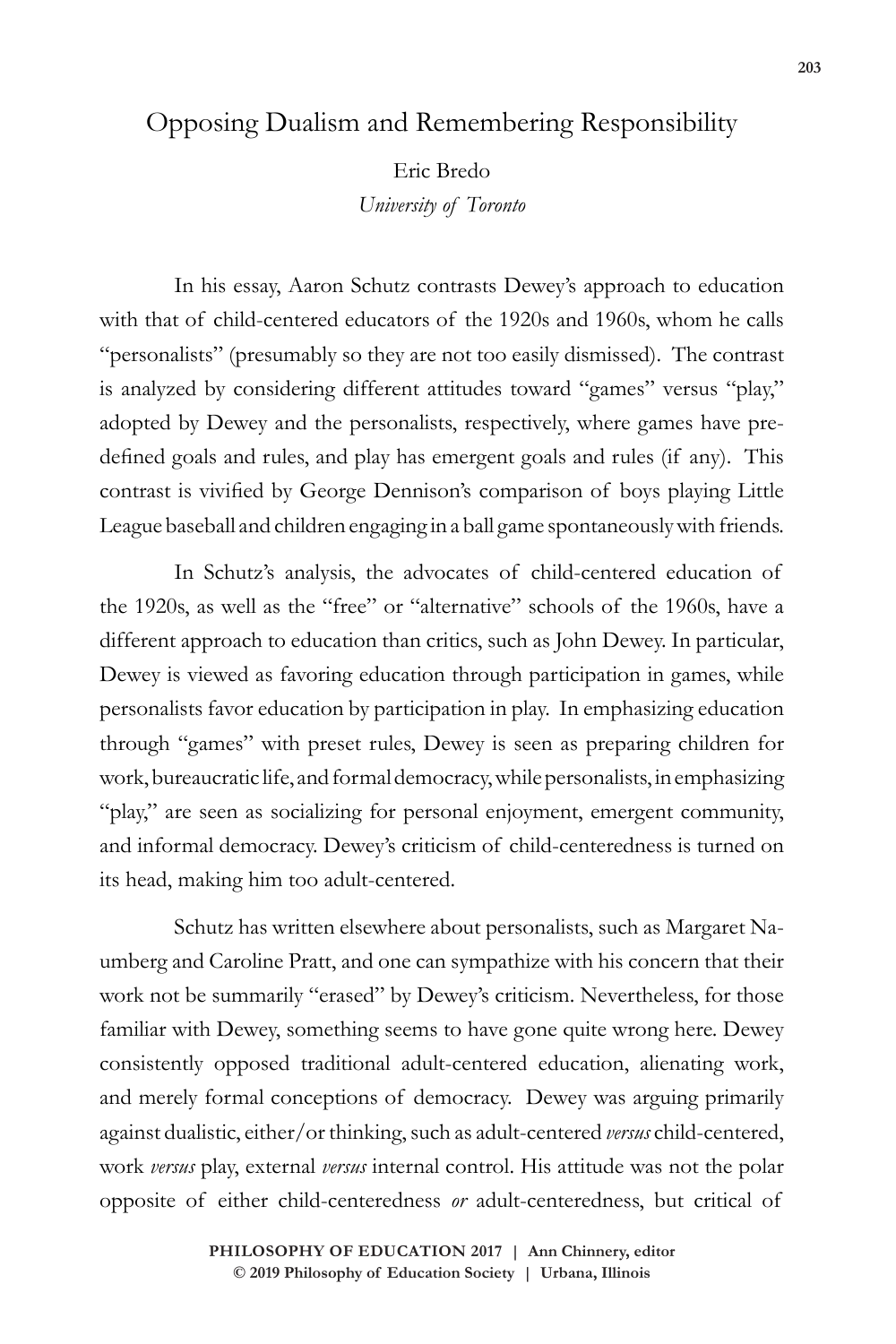such polarized thinking itself. This is because polarized thought tends to be overly general and dogmatic, leading one to ignore the details of the situation at hand. Rather than asking whether control should be internal or external, as though either the dancer or the dance should be in control, Dewey shifted the emphasis to finding how "dancers" (e.g., interactants) might discover ways of dancing together that are better coordinated and more meaningful, and more helpful in creating continuity and meaning in the future.

Let me relate these points to the relationship between work and play, and then to the closely related relationship between game and play. Kant thought it important to separate work and play in school so that schoolwork would not become frivolous by confusing it with play, and play not turn into drudgery.<sup>1</sup> I adopted exactly the opposite attitude when my daughter was young, seeking to blur the line between the two by "playing" together in activities that had longer-term value, while interpreting and modifying those activities in the light of her more immediately "playful" interests. I was appalled when she first entered public school and experienced a categorical division between enjoyable but meaningless "play," and meaningful but unenjoyable "work," and I believe Dewey's attitude was similar. As he suggested, the principal difference between play and work lies in the *relatively* immediate or distant character of aims.<sup>2</sup> Since the difference is not categorical, it is quite possible to have shorter- and longer-term aims informing one another, so one can participate in activities that bring immediate satisfaction *and* have longer-term utility. Dewey did not emphasize work over play, or play over work, but sought to transform both in collaborative activity in which adults and children can find mutually meaningful and satisfying ways of interacting.

The relationship between play and games brings out another aspect of activity to do with the coordination of multiple interactants. One can see this by considering George Herbert Mead's analysis of "Play, the Game, and the Generalized Other."<sup>3</sup> Mead is relevant here because he had a great influence on Dewey's social thought, and I believe the two were on the same page in their analysis of play and games. For Mead, "play" involves "taking the role of the other," as a child does when acting as "rider" to a broomstick's "horsie," or as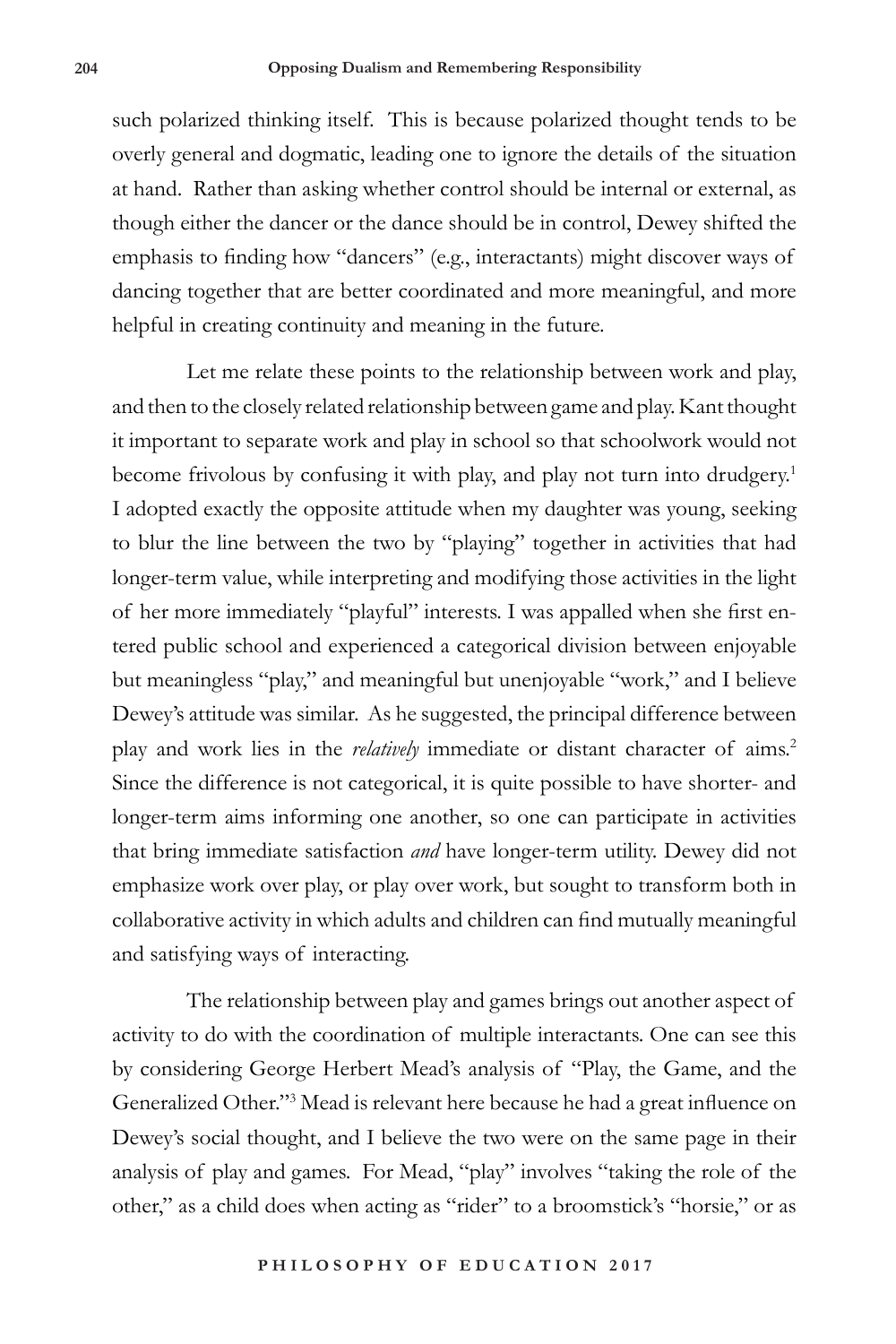"teacher" to another child's "student." To be "play," both perspectives have to enter into an activity, since one has to begin to act from an initial perspective, and then begin to respond to that emerging act from a different perspective, and then respond to that response, and so on, until the act is completed. The difference between "play" and "game," in Mead's analysis, is that games involve a more complex division of labor and are governed by more explicit rules and goals (as in Schutz's analysis), which enables coordination among a larger set of interactants taking different roles. This is important because participating in a "game" can help develop the ability to perceive a situation from a third-person perspective, and not only from a first or second person perspective. In baseball, for example, one not only catches the ball and then throws it to the first baseman, taking into account the first baseman's attitude so that s/he can catch it easily, but also considers this interaction in the light of its implications for the goal of the team as a whole. Three perspectives are involved when one is playing properly, not two.

The ability to adopt a third person point of view, that of the "generalized other," is important because this is necessary for moral, scientific, and democratic conduct. For moral conduct, in the communal sense (as opposed to interpersonal "care," which may be dyadic), one needs to adopt a public-spirited attitude, the attitude of *any* community member. Something similar is true in science, where one needs to focus on resolving doubt for any member of the community of inquirers, and not merely one's own personal doubt, or that of an immediate interaction partner. A generalized attitude is also important politically, since citizens of a democracy need to learn to evaluate and act with regard to policies in the light of what is good for the public as a whole, and not merely for their own personal or local good. Neither Mead nor Dewey suggested that adopting a third person point of view means becoming blind to one's own interests, or those of immediate interaction partners, however. This is pretty explicit in Dewey's ethics, as well as in his conceptions of science and democracy.4

While I disagree with Schutz's interpretation of Dewey, I sympathize with his effort to preserve some of the values emphasized by "personalist"